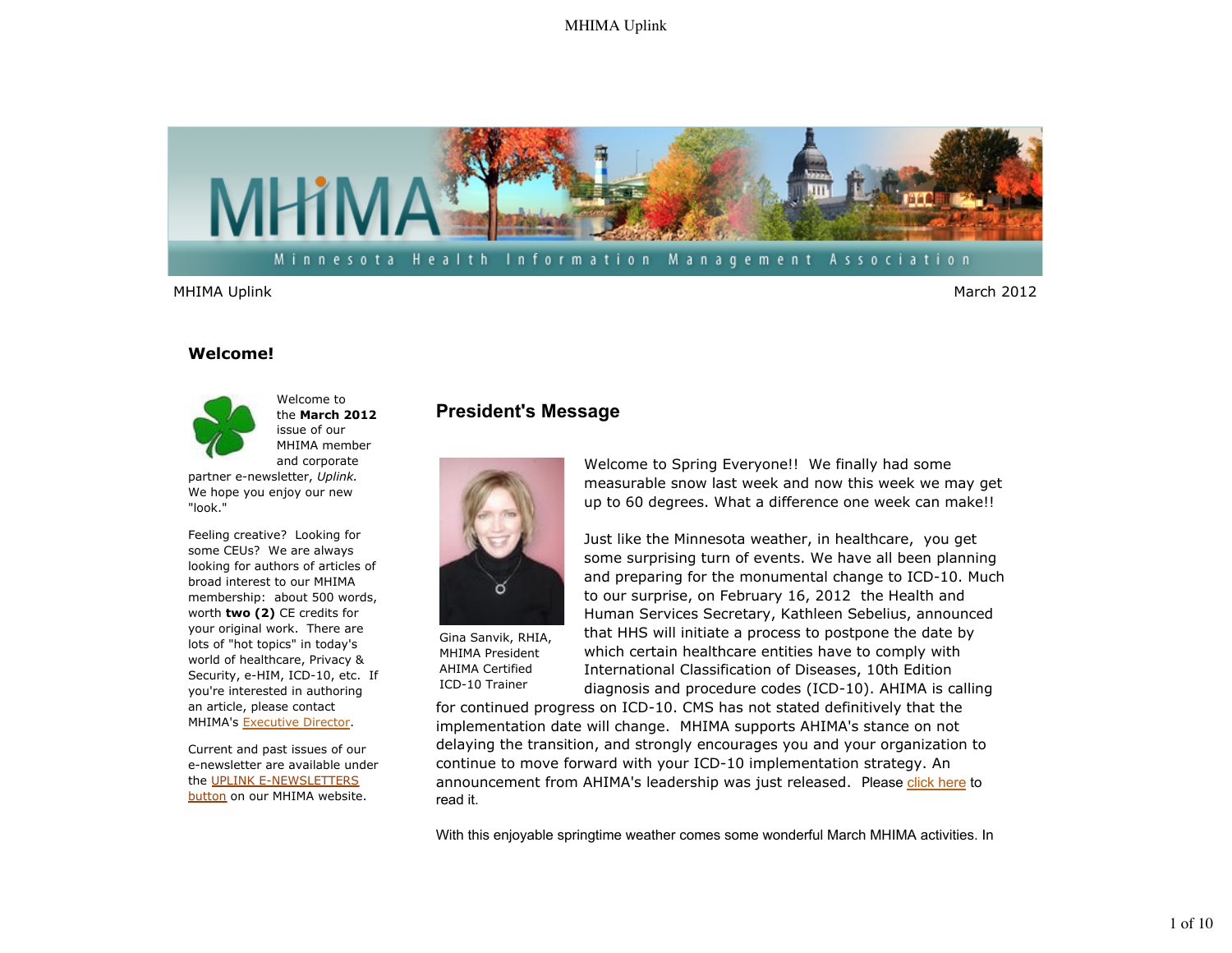# **MHIMA Vision & Mission**



#### **Vision:** The Minnesota Health Information Management Association, together with AHIMA, will set the standard and be the recognized leader in health information management practices, technology, education, research, and advocacy.

## **Mission:** MHIMA is

committed to the professional development of its members through education, networking, and life-long learning. These commitments promote high quality health information and benefit the public, health care providers, and other clinical data users.

## Back to Top

# **2012 MHIMA Silent Auction**



It's that time of year! MHIMA's annual

meeting committee is seeking your support once again for

continuing to prepare for ICD-10, there are two MHIMA ICD-10 webinars coming up in March. The first one is being held on Thursday, March 15, 2012. It will be an in-depth look at ICD-10-CM Chapter 11: Diseases of the Digestive System. Our final monthly ICD-10-CM webinar for this spring will be on Wednesday, March 28, 2012 and will cover an in-depth look at ICD-10-CM Chapter 9: Diseases of the Circulatory System. The presenter for both webinars is Katrina Marthaler, RHIA, AHIMA Approved ICD-10 CM/PCS Trainer.

On March 16th, there will be a MHIMA Board of Directors meeting at the Allina Commons. Also, in March, MHIMA's Region F (Rochester/Southeast) will hold its Spring Conference on Saturday, March 24, 2012, at Rochester Community and Technical College.

To end this busy month, on March 26 and 27, MHIMA will be attending Winter Team Talks and AHIMA's Capitol Hill Day in Washington, DC. We have been preparing for this event with the help of Dan Rode, Vice President of Policy and Government Relations for AHIMA and Margarita L. Valdez, Congressional Relations Manager, for AHIMA. They have been and continue to prepare us by hosting informative webinars to cover the sets of issues to be discussed in the Capitol Hill visits with our legislators and their staff, as well as providing us useful tips and guidance for using social media to advocate.

This time of year not only represents change in our Minnesota weather, but also our annual changes that occur within MHIMA. The MHIMA Nominating Committee is pleased to announce that our 2012 MHIMA Electronic Ballot is now open for voting for President-Elect, Secretary, two Delegate Directors and two members of the Audit Committee. You can vote from the link on our Members Only page on our web site. Voting is open to active members of MHIMA (excluding students) and you can only vote once.

I'd like to thank all candidates who have stepped forward and agreed to have their name placed on the ballot. Good luck to everyone! I encourage all MHIMA active members to vote. Let's surpass last year's voting participation so please don't forgot to vote. Every **VOTE** counts!!!!!

On March 1, Deb Switzer, our incoming Executive Director, began transitioning to her new role with MHIMA. She will continue to work with Myrna through the end of the annual meeting. Welcome, Deb!

Happy Spring Everyone!! Gina

Back to Top



Deb Switzer, RHIA, Executive Director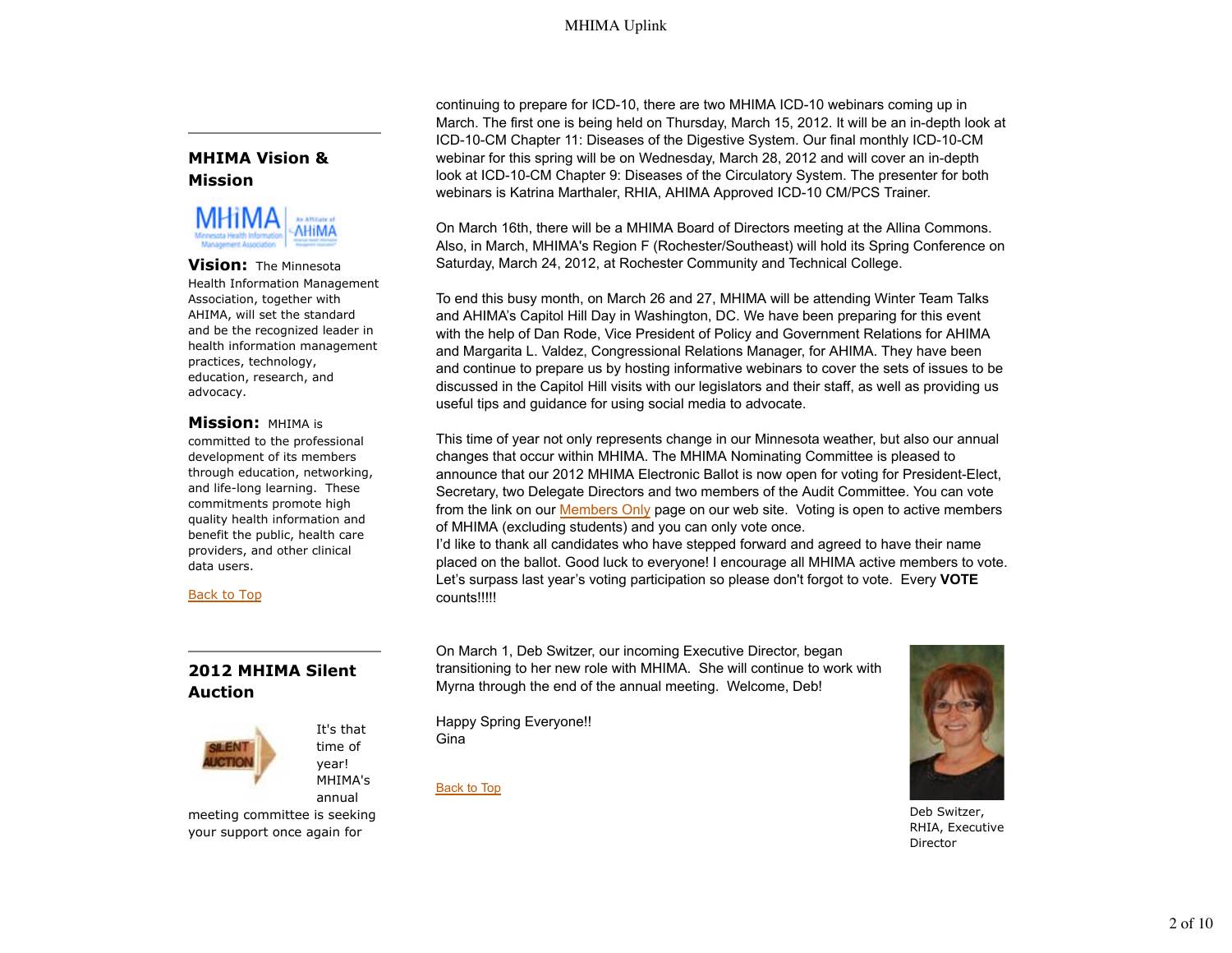our MHIMA Student Merit Scholarship Program through your gifts to our "not-so-Silent-Auction." Auction items can include anything you feel our meeting attendees would be interested in bidding on and taking home to the highest bidder. Artwork, jewelry, gift baskets, electronics, gift certificates, craft items, and much more! Gifts can be contributed from individuals, from a group of colleagues, and from our vendor exhibitors.

All proceeds benefit our MHIMA Student Merit Scholarship Fund at the AHIMA Foundation and all gift donations can be considered charitable contributions to the AHIMA Foundation for the estimated fair market value of the donation.

Again this year, the Silent Auction will be open right after lunch on Wednesday through 6 pm on Thursday. More time to browse, more time to bid! Quoting a past MHIMA President, "Remember, this is a fundraiser, so bid with enthusiasm!"

Now is a great time to begin thinking about what you'd like to gift to our Silent Auction. Let us know about your gift by contacting MHIMA's Executive Director. Bring your gift to

# **2012 MHIMA Annual Meeting "Mapping the Future of HIM"** April 25-27, 2012

Bloomington, MN

The 2012 Minnesota Health Information Management Association Meeting will is only 7 weeks away! HAVE YOU REGISTERED YET? The schedule is filled with excellent educational presentations. Dr. Kennedy will be joining us again on Friday to discuss CDI and Physician Query in an ICD-10 Environment. We



also have a lot of other great speakers lined up to motivate, educate, and help us "Map the Future of HIM!" We also have some great vendors and activities going on for your participation.

We are pleased to have Lynne Thomas-Gordon from AHIMA joining us on Wednesday, April 25 to discuss "How to Achieve Success in HIM." She will also be staying around for a while to do a "meet and greet" at the AHIMA Booth from 12:30 pm  $-$  1:30 pm and 3:30  $-$  4:00 pm, and during the Wednesday evening vendor reception. Please take the opportunity to stop by the AHIMA booth and say "Hi" to our new CEO of AHIMA!!!

Make sure to register early as the meeting will fill up fast! Take advantage of the early bird rates for the meeting as prices will change after April 7, 2012!

Your MHIMA Annual Meeting Co-Chairs Jen, Brielle, Christina and Danika

Click here to view the current Program Agenda.

You can book your room online now through April 7, 2012 with MHIMA's room reservation block.

Online attendee registration is open. Click here to register securely online. Early registration closes on 4/7/12.

Visit our 2012 Annual Meeting web page for more details.

Back to Top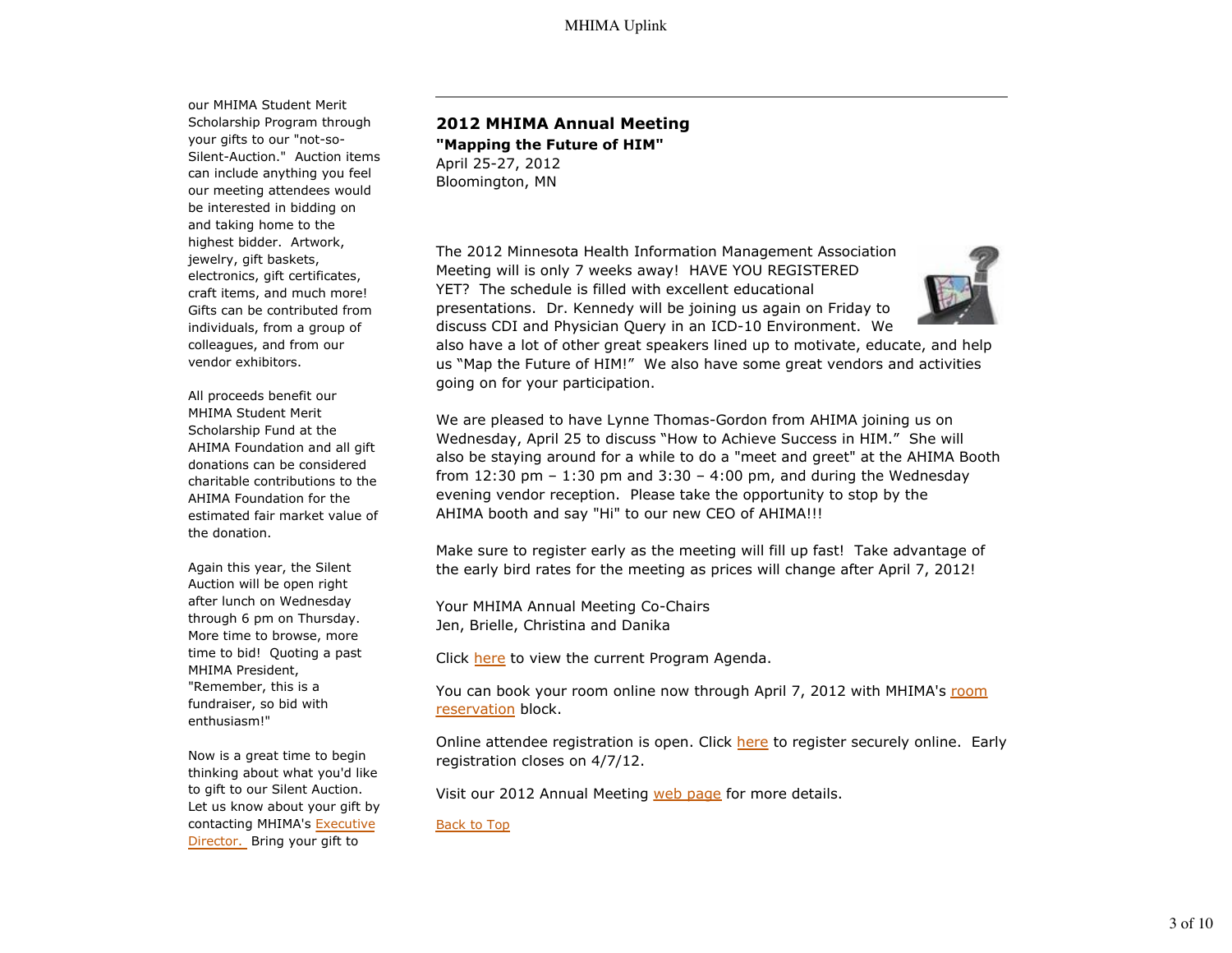the Annual Meeting Registration Desk no later than Thursday morning, April 26th.

Let's make this year's auction proceeds the largest ever!

### Back to Top

# **ICD-10**

**Coding Tip of the Month:** 7 digits are needed when using ICD-10-



CM OB, injuries, and external injury codes.

#### **Planning Tip of the Month:**

Training needs for ICD-10 will be extensive. Consider your training budget (capital and operational) to prepare for the ICD-10 conversion as well as the training and support that will be required postconversion, and ensure your training department or team is involved from the beginning.

#### **AHIMA ICD-10 Academy is Coming to MN!**

MHIMA is pleased to announce that Minnesota has been chosen as a site for a 2012 AHIMA Academy for ICD-10 CM/PCS. The date has been set for August 8-10, 2012.

# **MHIMA Legal Reference Manual Update: An attorney may sign a subpoena for criminal proceedings**

Please take note of the following amendment to Minnesota Rules 22.02 regarding Criminal Proceedings affecting Chapter 4: 4.1.3 of MHIMA's Legal Reference Manual.

Currently MHIMA's 2011 Legal Manual states under Criminal Proceedings "For Minnesota … subpoenas are to be issued and signed by the clerk under the seal of the court."

**Effective September 1, 2011,** Minnesota Rules 22.02 regarding Criminal Procedure states a subpoena can be issued under the seal of the court **or by an attorney**. Further regarding subpoenas issued by attorneys the rule states:

The attorney must personally sign the completed subpoena on behalf of the court, using the attorney's name. A subpoena issued by an attorney need not bear a seal, but must otherwise comply with the format requirements in subdivision 1. The completed subpoena must include: (a) the attorney's printed name; (b) attorney-registration number; (c) office address and phone number; and (d) the party the attorney represents."

**This amendment only applies to Minnesota Criminal Proceedings**. The Legal Reference Manual's subpoena instructions still apply regarding Civil Proceeding and Juvenile Protection Matters. Keep in mind the following regarding subpoenas:

If a health care provider receives a subpoena or court order from another state for medical records, the provider should contact the attorney issuing the subpoena and inform them that Minnesota does not recognize out of state legal requests. However, a properly executed authorization to release information would be honored. If the out-of-state attorney cannot obtain patient authorization, they will need to work through a local attorney or court for a subpoena duces tecum or court order.

Subpoenas to appear before a federal court must be served in the district of the court or within a 100 mile radius of the location where the witness lives and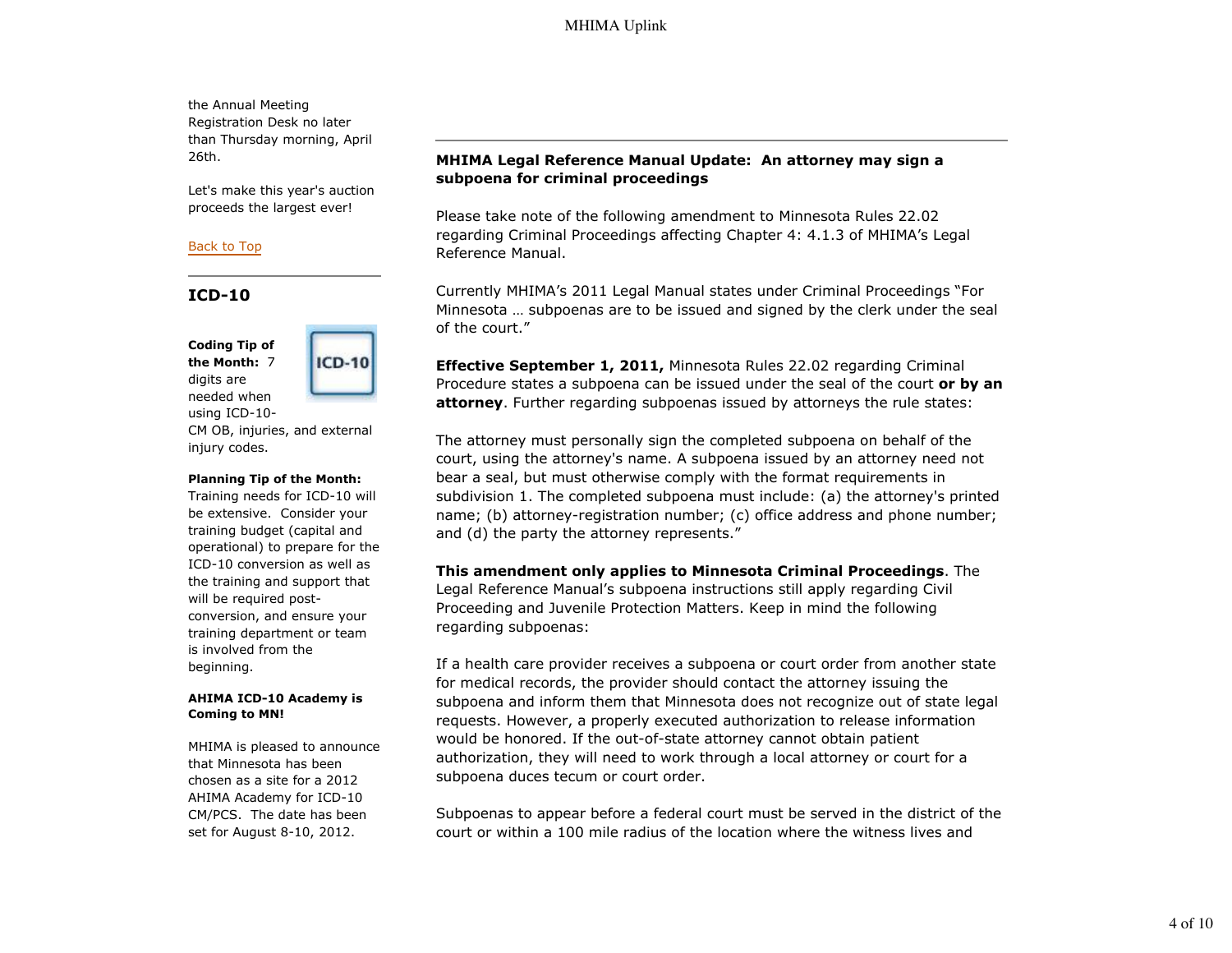The hotel location is the Crowne Plaza Minneapolis Northstar.

The AHIMA ICD-10 Academies are very popular events for training in ICD-10 CM/PCS and tend to fill up fast. Registration is now open. Click here for more information.

#### Back to Top

# **MHIMA Member Spotlight**

Greetings from the Marketing and Communications Committee!

We continue this

month highlighting another of our MHIMA members as a fun and interesting way to get to know our diverse and multitalented group. Want to be in the spotlight? Know someone who should be? Please send names of individuals you would like to know more about, or volunteer yourself to "be in the spotlight" in our monthly e-newsletter.

Criteria for suggested individuals might be, but is certainly not limited to:

New MHIMA member New to active involvement with MHIMA MHIMA member with an interesting or unique job

works to be applicable; beyond this scope an objection to the appearance can be made unless reasonable compensation has been assured to the witness appearing [FRCP 45 (b)(2) / FRCP 45 (c )(3)(B)(iii)] (MHIMA 2011 Legal Reference Manual p. 4-2)

For more information refer to Minnesota Rule 22 for Criminal Procedure and Minnesota Administrative Rules 1400.7000 on Subpoenas.

Andrea Heikkinen, RHIA Co-Chair, MHIMA Legal Reference Manual Committee

## Back to Top

# **MHIMA's Lunch & Learn Webinars**



MHIMA's Lunch & Learn Webinars continue. You can find the complete schedule of events and registration information by clicking here.

Our ICD-10 Trainer, Katrina Marthaler, has two more ICD-10 CM

webinars scheduled in March. The next webcast will be on March 15th: **An In-Depth Look at Diseases of the Digestive System.** Registration for that webinar closes on March 12.

The final ICD-10 CM webinar will be on March 28: **An In-Depth Look at Diseases of the Circulatory System.** Registration for that webinar closes on March 26.

Remember, it is anticipated that all health care facilities will use ICD-10 CM for diagnostic coding, as of October 1, 2013.

Our webinars presented this year, and those from the past year, have been recorded and a DVD is available for purchase if you could not attend the live event. Visit the MHIMA website and click on the Education button/Online Learning for complete details on signing up for live webcasts or ordering recorded webinars.

Archived versions are available for \$49 for members, or a package of three for \$129. If you're looking for basic information to acquaint you with ICD-10 and its impact on our coding environment, consider our archived webcasts. All of the ICD-10 webinars qualify for the required ICD-10 CEUs for AHIMA credential holders.

The MHIMA webinar series is an opportunity to pick up needed information as well as earn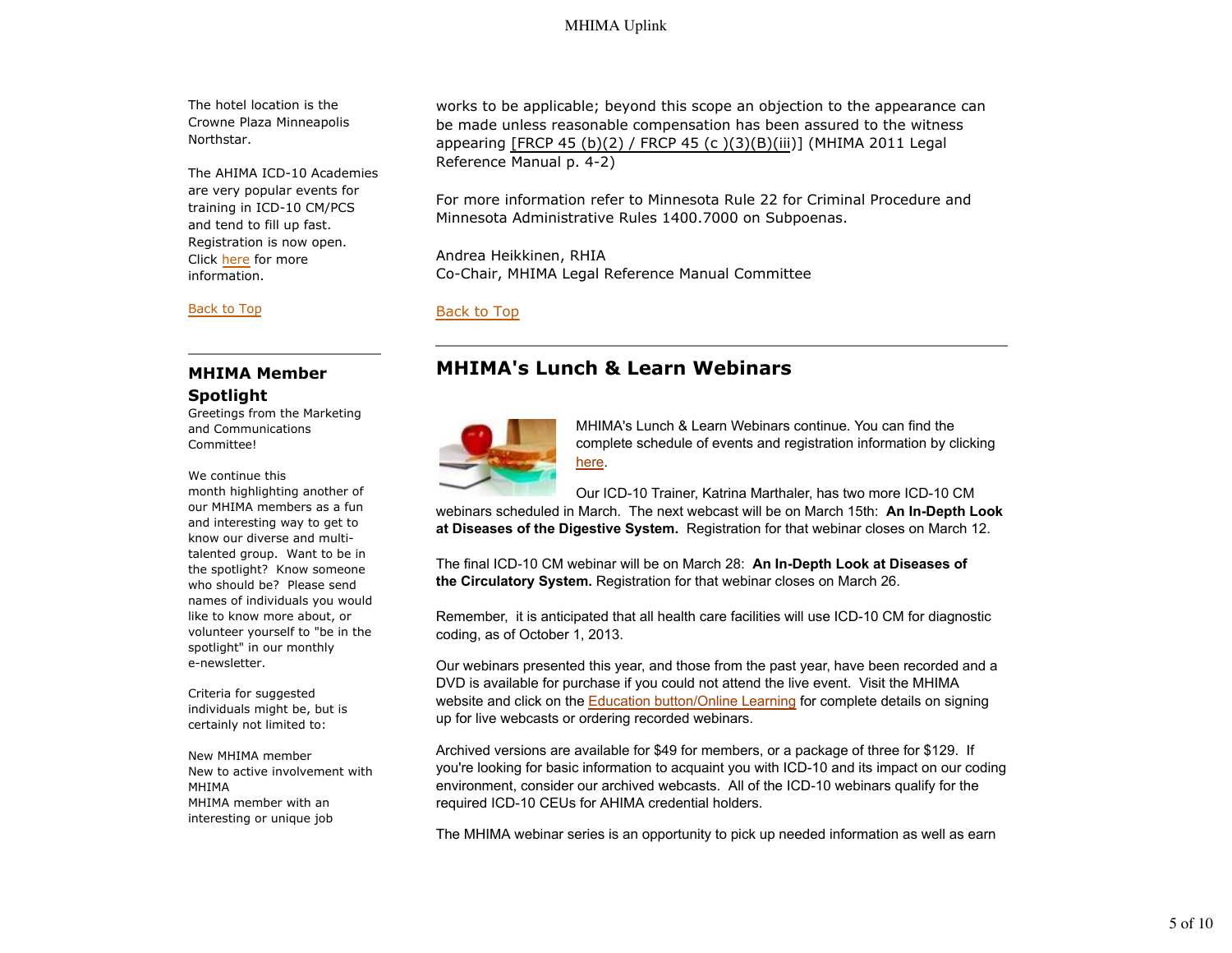Forward your suggested name(s) to Jon Cloutier or Amanda Maas.

Back to Top

# **Staying Connected with MHIMA**

Want to stay connected with MHIMA? Be sure your AHIMA profile information is up-todate.

When is the last time you reviewed the information in your AHIMA profile? Have you changed positions? Do you have a new email address? Have you recently moved? MHIMA depends on the member information in your AHIMA profile on a regular basis, including how we communciate with you.

Take a couple of minutes today and visit the AHIMA website, log in with your seven-digit AHIMA member number and your last name, and click on "My Profile/Dues Renewal." Review all of the sections and update any old information.

In the section for **Component State Association (CSA)**

**Selections**, may we ask that you check "YES" to select e-mails about products and services and "yes" to Postal Mailings. "CSA" stands for the state that you want to be associated with as an AHIMA member. MHIMA uses email as our primary method of communication, and occasionally land mail. If you

CEUs at a very reasonable rate, and our presentations reach our members all across the state. We hope you take advantage of our webcasts!

Back to Top

## **Updated Maximum Charges for Patient Records**

The Minnesota Department of Health has published the **Maximum Charges for Patient Records** February 2012, confirming the annual determination of maximium charges for patient records. When section 144.292 of the Minnesota Statutes applies, the maximium charges for 2012 are \$1.27 per page for copy charges and \$16.82 for retrieval fees.

You can obtain a copy of the February 2012 document by clicking here.

## Back to Top

# **March MHIMA Member "Spotlight"**



**Our MHIMA member "in the spotlight" this month is Wendy Larson, RHIA,** from Coon Rapids. There, she is a Quality Case Consultant at Mercy Hospital. When we asked what her job entails, she explained her current role encompasses all of the Quality Improvement work to support Medical Staff departments including Emergency Medicine, Radiology, Surgical Services and Ortho/Neuro/Spine/Hand. In addition to Quality Improvement within the departments, she supports the Peer Review

Process, Focused and Ongoing Professional Practice Evaluations and supports their data needs, including validation of the publicly reported data. Wendy is also involved with Mercy's Core Measure work, supporting Meaningful Use implementation at the hospital, the provider peer reporting initiatives and preparing for Value Base Purchasing.

Wendy graduated with a BA in HIM from The College of St. Scholastica in 1998 and obtained her RHIA. She started her career as a Clinical Business Analyst for both a hospital and an EMR vendor in Nashville, Tennessee providing solutions to Allergy, Asthma and OB-GYN clinics. After two years of "missing Minnesota," she made a move back to the Twin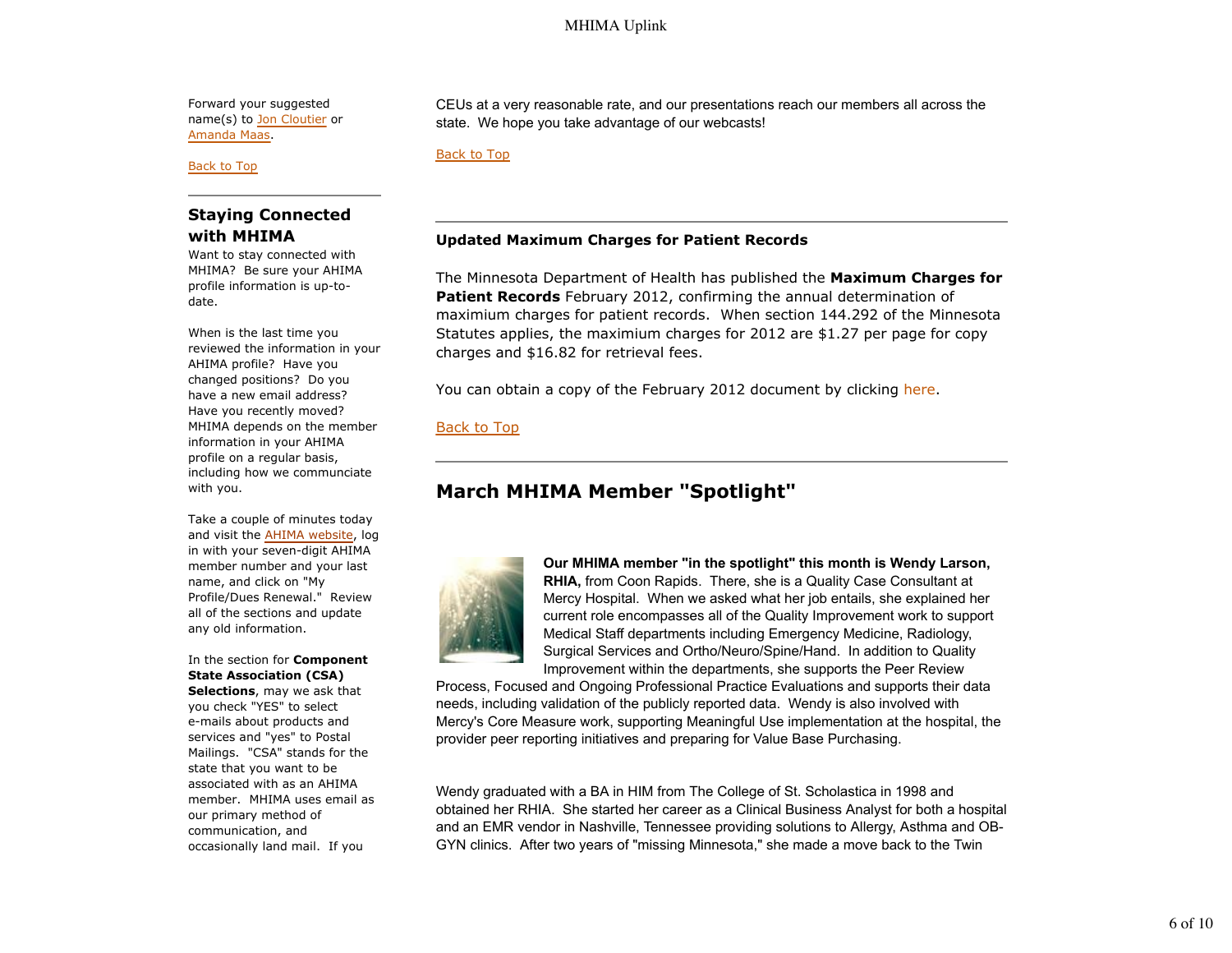check "no" in either of these options, you don't receive either type of communication from MHIMA.

Remind your colleagues to update their profile as well. It's the new year! A great time to review your information and stay connected with MHIMA. Thank you!

#### Back to Top

## **MHIMA Job Bank**

Are you seeking a job? Are you an employer looking for a potential employee? Is your facility looking for someone with a skill set of MHIMA members?

Be sure to check out the MHIMA Job Bank Network on our website, which continues to be very popular. New positions are posted on a regular basis. On the Job Bank page, you'll find information about registering as a "job seeker" or as an "employer." Check us out often!

**Job Seekers:** There is no fee to register.

**Employers:** Job posting fees are very reasonable and position postings are open to everyone visiting our Job Bank as a job seeker. E-blasts of job announcements are available for purchase and reach a targeted audience of MHIMA members who receive emails.

Cities and began working for a small software vendor called NaviCare, providing Patient Flow Solutions to hospitals and clinics. Her work at NaviCare ended up being a fantastic 10 year journey on the vendor side. She had various roles within NaviCare; the key highlights including Implementation Specialist, Project Management, Business Analyst, Implementation Manager and Program Manager. Through this work, Wendy gained broad knowledge with databases, software design, system usability, implementation and project management. She says she absolutely loved working for a vendor but decided to return to the acute care setting as a Performance Improvement Analyst so that she could gain valuable experience "in the field" and not travel so much, to allow her to complete her Masters in



Wendy Larson, RHIA

Health Informatics and Information Management. In addition to working on her Masters, she's also preparing to obtain a CHDA (Certified Health Data Analyst) and CPHQ (Certified Professional in Healthcare Quality).

She really enjoys data and providing solutions with data. If data is incorrect, Wendy says "I work very hard to get to the answers and resolve the issue." She tends to approach issues with an eye for "What problem are we trying to solve..." and then digging into the issue. In her current role, Wendy really enjoys working with Mercy's physicians and being a part of the system that helps provide quality care. Overall, she enjoys providing solutions to the people that she works with, whether it is process change, digging into data integrity issues or helping with design so Mercy can meet their objectives as an organization. In the future, she sees herself returning to software and working with EHR's, whether internal to an acute care system or external with a vendor to help progress work in high quality healthcare.

When asked why she is interested in MHIMA, Wendy responded: "Having traveled for 12+ years, I was not able to be an active participant with the association or even make it to meetings for that matter. Now that I have "settled down" and am not traveling across the United States, I can be more involved. I'm currently serving on the MHIMA Legal Reference Manual Committee and have enjoyed my time with the team! I look forward to being more involved and connecting with colleagues in the profession that I have not met yet."

In the summer months, she enjoys all things "outdoors" including gardening, camping, hiking and an annual trip to the BWCA for a week of simplicity and solitude. In the winter, when she has more time, she knits and loves to cross-country ski. The way she likes to "de-stress" from hectic work days is to participate in Hot Yoga classes.

MHIMA is proud to have you as one of us, Wendy. Welcome back to Minnesota!

Back to Top

Click here to visit the MHIMA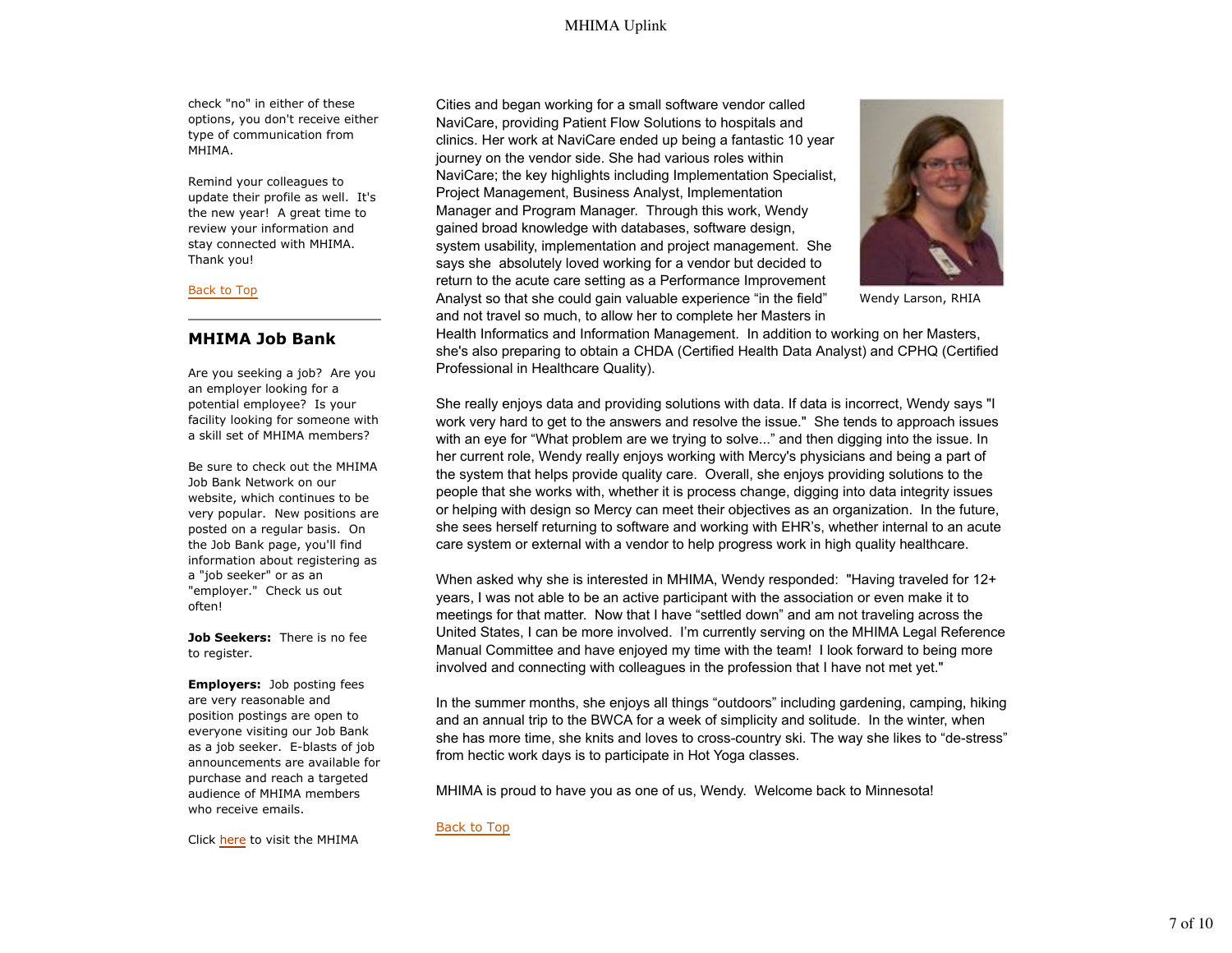Job Bank.

Back to Top

# **Stay Up-to-Date with MN e-Health**

If you aren't receiving the weekly electronic MN e-Health Update newsletter, consider signing up for it. This publication, from the MN Department of Health, keeps you current with issues related to e-health, including HITECH, Meaningful Use, Privacy & Security and others. You'll also find links to e-Health resources available for your use. To subscribe, click here.

#### Back to Top

# **MHIMA Promotional Items**

We have discounted the prices on our MHIMA logo navy crewneck sweatshirt and our navy button down shirt. Visit our MHIMA Store on our website to order. Our MHIMA logo items make a great gift for yourself or a colleague, or to honor someone's achievement.

#### Back to Top

### **AHIMA CORE VALUES**

The AHIMA Board of Directors has approved a new set of core values for the association. They are:

- **Quality:** Demonstrated by an abiding commitment to innovation, relevance and value in programs, products, and services.
- **Integrity:** Demonstrated by openness in decision-making, honesty in communication and activity, and ethical practices that earn trust and support collaboration.
- **Respect:** Demonstrated by appreciation of the value of differing perspectives; enjoyable experiences; courteous interaction; and celebration of achievements that advance our common cause.
- **Leadership:** Demonstrated by visionary thinking; decisions responsive to membership and mission; and accountability for actions and outcomes.

The new values are posted in the "About" section of AHIMA's website, where you can also read AHIMA's mission and vision statements.

# Back to Top

# **MHIMA 2011 Legal Reference Manual**

Do you have legal HIM questions? Do you wish there was a convenient reference you could have on your desk to answer many of them? The 2011 MN Legal Reference Manual on CD is ready to help you and is available for purchase!

The manual is a great resource for everyone in the field of HIM, regardless of your work setting. It pertains to all areas of HIM. Various chapters include topics such as health care records, record retention and storage, reporting requirements, legal proceedings and requests, disclosure of health information and patient access, consents, behavioral health records, long term care records, home care and hospice records, ambulatory care records, risk management, HIPAA, research, and medical identity theft. Feel confident in your research and decision making using MHIMA's MN Legal Reference Manual.

The co-chairs of our MN Legal Reference Manual committee are Andrea Heikkinen, RHIA, and Susan Schanno-Foss, RHIT. Email questions pertaining to the Manual or suggestions for improvements in the next edition (coming in 2013) to both **Andrea** and Susan.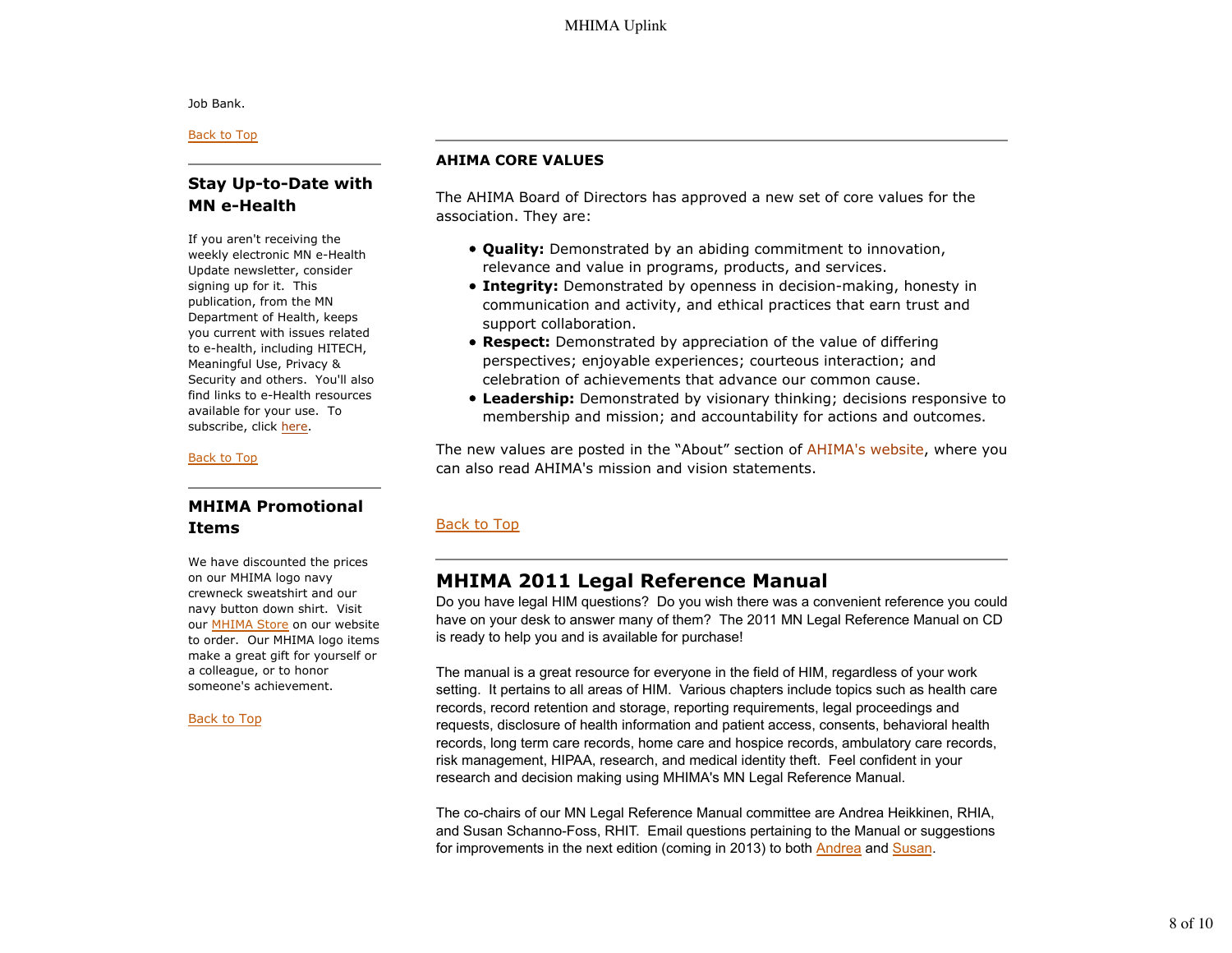Attention Students: MHIMA supports students of HIM and offers a special discounted rate for AHIMA students who want to purchase the legal reference manual.

MN Legal Reference Manual pricing: \$150 MHIMA/AHIMA members (from sales tax-exempt organizations) \$200 non-members (from sales tax-exempt organizations) \$90 student members of AHIMA with MN as their designated state and enrolled in a taxexempt educational program

Individuals ordering from organizations who are not MN sales tax-exempt will be charged MN sales tax in addition to the prices listed above. Tax-exempt organizations must have a copy of their MN sales tax exemption form on file in the MHIMA Executive Director office.

For more information and to order, click here.

Back to Top

# **MHIMA Coding Roundtable Tool Kits**

The MHIMA Coding Roundtable Committee has developed a number of "tool kits" for use by MHIMA members to support coding education and discussion in your facilities and at your regional meetings. All are available on the Coding & Data Quality button on our website.

If there is a tool kit topic that you'd like to see developed, please let Vicki Chelf or Patti Collins Smith know. They are the 2011-2012 Coding Roundtable Chairs for MHIMA.

If you have general coding questions, you are encouraged to use AHIMA's Coding CoPs to post those questions. There's a general coding CoP community for coders as well as several for specific coding areas. These CoPs are a great resource for submitting coding questions and participating in the discussion threads surrounding the questions of others. To participate in these CoPs, click here.

#### Back to Top

Unsubscribe **Communication Preferences** 

This email was sent to **[:contact\_email:]** by **[:queue\_from:]**.